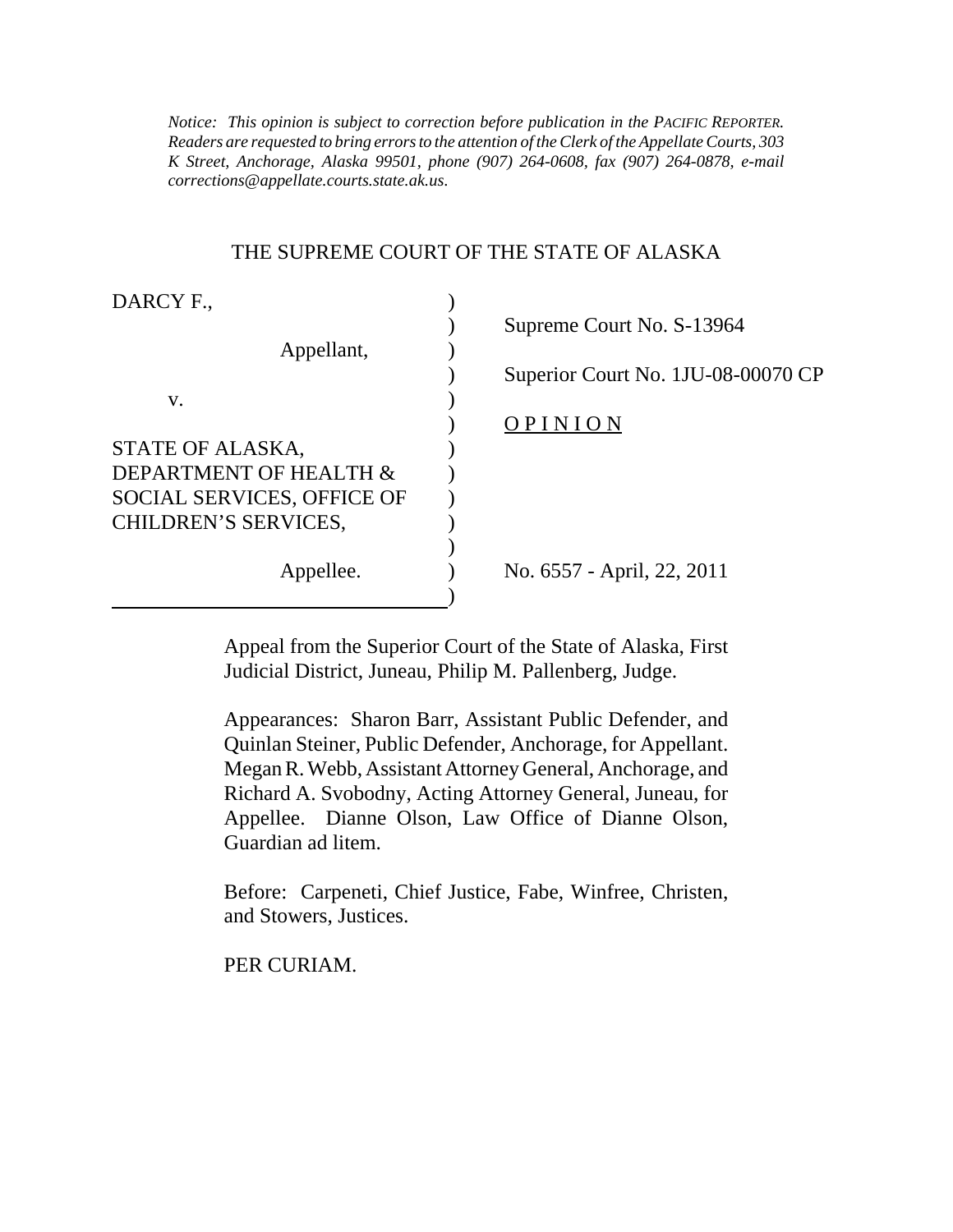A mother appeals the termination of her parental rights to her daughter, who qualifies for protection under the Indian Child Welfare Act (ICWA).**<sup>1</sup>** The mother has a history of severe chronic pain and other severe medical problems that led to substance abuse. The mother argues that the State of Alaska made insufficient active efforts to address the medical conditions underlying her substance abuse.

Whether the State made active efforts as required by ICWA is a mixed question of law and fact.<sup>2</sup> As for the facts, we review the superior court's findings for clear error.**<sup>3</sup>** As for the law, we review de novo whether the superior court's findings satisfy the requirements of ICWA.**<sup>4</sup>**

The mother in this case, Darcy F.,<sup>5</sup> argues that the Office of Children's Services (OCS) failed to make active efforts because it did not actively help her address the medical issues that caused her chronic pain and led to her substance abuse. She suggests that after a social service provider recommended she receive a medically managed detoxification, OCS should have talked to her about where to go for the detox,

**<sup>3</sup>***Dale H.*, 235 P.3d at 209 (citing *Brynna B. v. State, Dep't of Health & Soc. Servs., Div. of Family & Youth Servs.*, 88 P.3d 527, 529 (Alaska 2004)).

**<sup>4</sup>***Id.* at 210 (citing *Carl N. v. State, Dep't of Health & Soc. Servs., Div. of Family & Youth Servs.*, 102 P.3d 932, 935 (Alaska 2004)).

**<sup>5</sup>**Pseudonyms have been used throughout this opinion to protect the identities of the parties.

**<sup>1</sup>***See* 25 U.S.C. § 1903(4).

**<sup>2</sup>***See Dale H. v. State, Dep't of Health & Soc. Servs., Office of Children's Servs.*, 235 P.3d 203, 210 (Alaska 2010) (quoting *Sandy B. v. State, Dep't of Health & Soc. Servs., Office of Children's Servs.*, 216 P.3d 1180, 1186 (Alaska 2009)). The State must prove by clear and convincing evidence that it made "active efforts . . . to provide remedial services and rehabilitative programs designed to prevent the breakup of the Indian family and that these efforts have proved unsuccessful." 25 U.S.C. § 1912(d) (2006).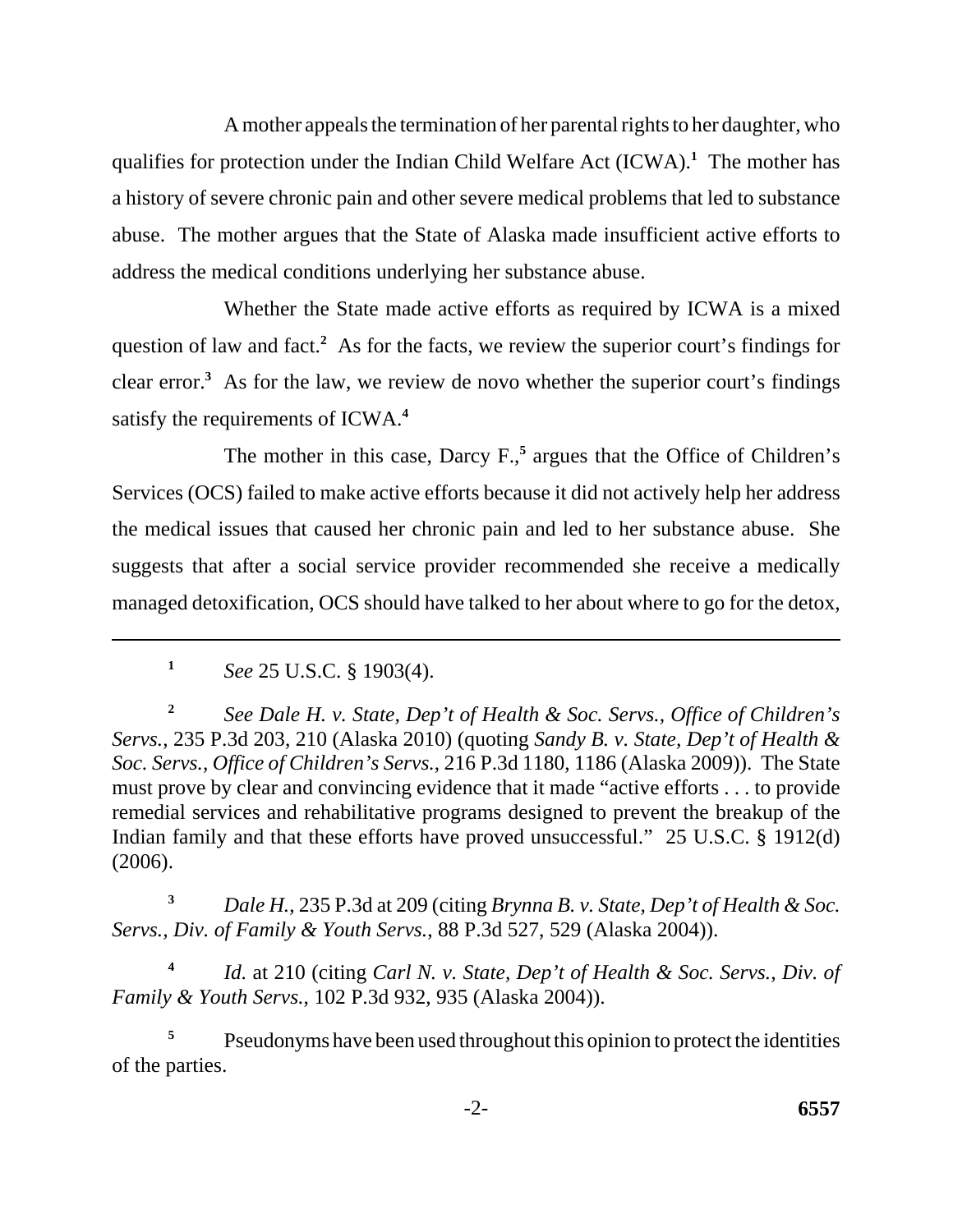made referrals, or helped her to check in. She also faults OCS for not discussing pain management with her or making a referral to a pain management center, especially at the beginning of the case when she would have had time to make more progress.

The State responds that Darcy refused until shortly before trial to provide social workers with a release of medical information that would have allowed them to communicate with health providers, that each of Darcy's case plans indicated she should go to an emergency room for detox if necessary, and that "Darcy had a lengthy history of obtaining requisite medical care and continued to obtain medical care on her own without seeking assistance from OCS."**<sup>6</sup>**

We agree with the conclusion of Superior Court Judge Philip M. Pallenberg that there is clear and convincing evidence that "active efforts have been made to provide remedial services and rehabilitative programs designed to prevent the breakup of the Indian family."<sup>7</sup> As Judge Pallenberg recognized in his oral conclusions, an

**<sup>7</sup>**These active efforts include the following: (1) after Darcy gave birth, while she remained in the hospital in Anchorage, staff there and other social workers took numerous steps to secure future housing for her, the baby (Danielle F.), and the baby's father (Frank S.); (2) OCS assigned a secondary worker to Darcy while she remained in Anchorage to serve as a local contact; (3) OCS arranged for supervised visits between Darcy and Danielle at OCS, then at the Cook Inlet Tribal Council (CITC), with (continued...)

<sup>&</sup>lt;sup>6</sup> Though the record in this case does not contain medical records from earlier in Darcy's life, it is clear from Darcy's self-reporting that she has a lengthy history of obtaining medical care when needed. Darcy testified to the superior court in June 2010 that she had worked with doctors to resolve her medical problems, including kidney stones, and that she hoped to have jaw reconstruction surgery in the near future. After moving to Juneau in 2009, and thus while her case plan was in effect, Darcy traveled to Anchorage for treatment of her kidney stones and perhaps also a heart attack. She reported having reconstructive surgery on her jaw, or perhaps several surgeries, earlier in life. She also described receiving serious dental work, hospitalization for ovarian cysts, and, during her youth, admission to a mental health unit and treatment for depression and anxiety.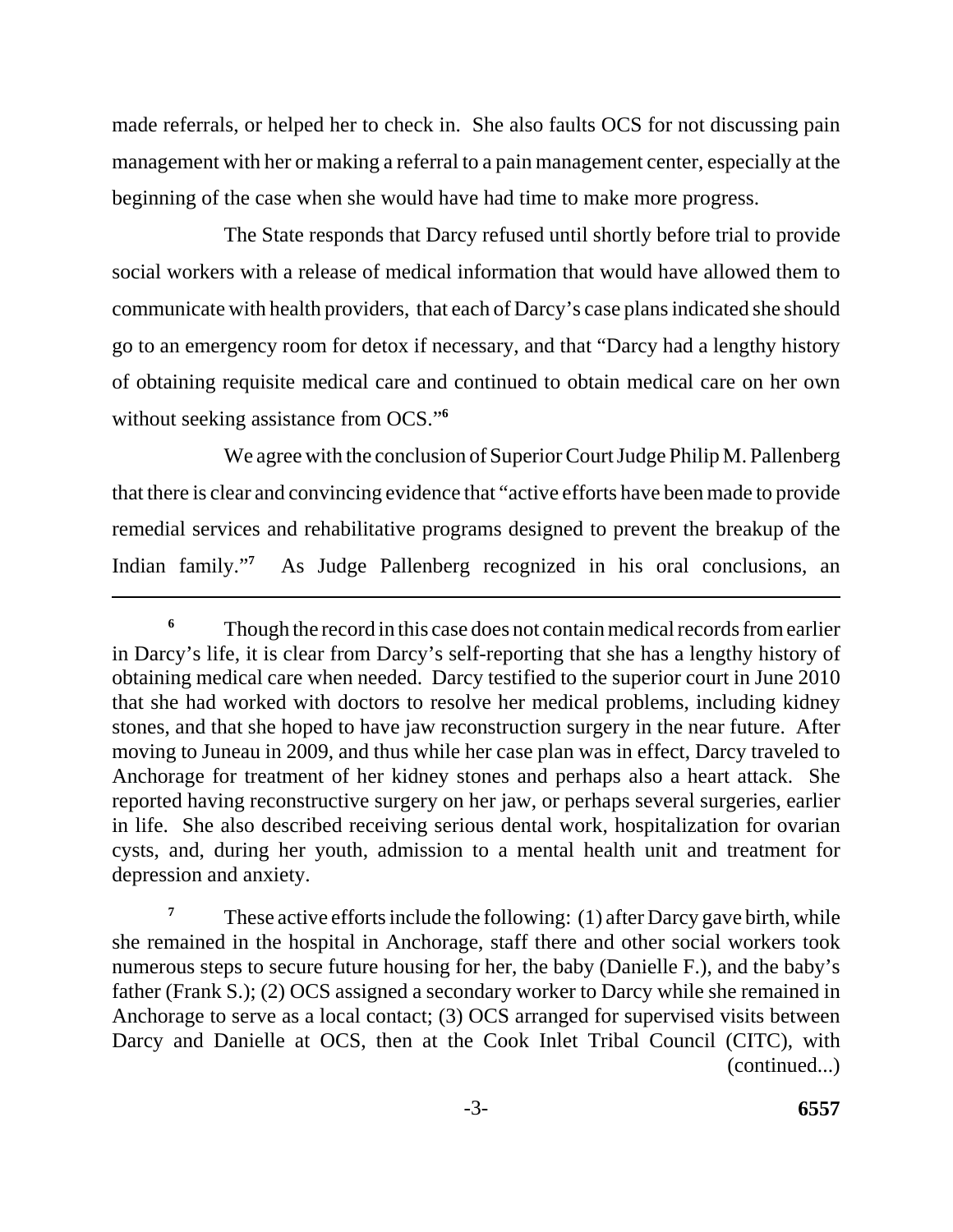answer to Darcy's substance abuse problems "probably . . . is going to require a solution to her physical problems." But the court accurately noted that "there have been a lot of situations where OCS has asked things of [Darcy] that weren't unreasonable that didn't happen."**<sup>8</sup>** "[O]ne can always say maybe there's one more thing we could do that would

**8** 

**<sup>7</sup>**(...continued)

Danielle's foster care provider and a nurse helping Darcy to learn how to address Danielle's needs, until Darcy requested they stop; (4) OCS arranged for a variety of medical and therapeutic services for Danielle; (5) OCS developed a case plan for Darcy identifying specific concerns and services to address those concerns, discussed the services with Darcy, provided bus passes, and wrote a letter to assist with housing; (6) OCS repeatedly followed up with Darcy regarding her plan while she remained in Anchorage; (7) OCS reminded Darcy about her obligatory drug tests when she began missing them; (8) CITC provided a substance abuse assessment, but Darcy did not follow most of its recommendations; (9) CITC also offered access to a mother's group and employment training, neither of which Darcy used; (10) OCS continued making efforts to stay in communication with Darcy after her arrival in Juneau in January 2009, despite many obstacles, including Darcy's mother eventually saying that all future communications should be via letter, but hanging up before providing an address; (11) after re-establishing contact with Darcy in May 2009 by successfully guessing that she might be at the Bergman Hotel and leaving a message there, OCS updated her case plan and provided another letter to assist with housing; (12) OCS made numerous further efforts to arrange for substance abuse assessments, drug tests, and treatments; (13) after Darcy fell asleep and became volatile during an assessment at the Rainforest Recovery Center (RRC), OCS arranged for an assessment at a different institution, the SouthEast Alaska Regional Health Consortium (SEARHC); (14) SEARHC then offered weekly services to Darcy, but Darcy participated only sporadically; (15) SEARHC also helped Darcy apply for residential treatment programs, explained how to get a physical and TB test, and referred her for an obligatory mental health assessment; (16) RRC offered Darcy inpatient treatment from which she was discharged for violating the program's nosmoking rules; (17) RRC admitted Darcy again for outpatient treatment; (18) and, finally, OCS continued to monitor Darcy's progress and efforts up to the beginning of the hearings by calling various service providers. The commitment of OCS's workers in this case appears exemplary.

*Cf. Ben M. v. State, Dep't of Health & Soc. Servs., Office of Children's*  (continued...)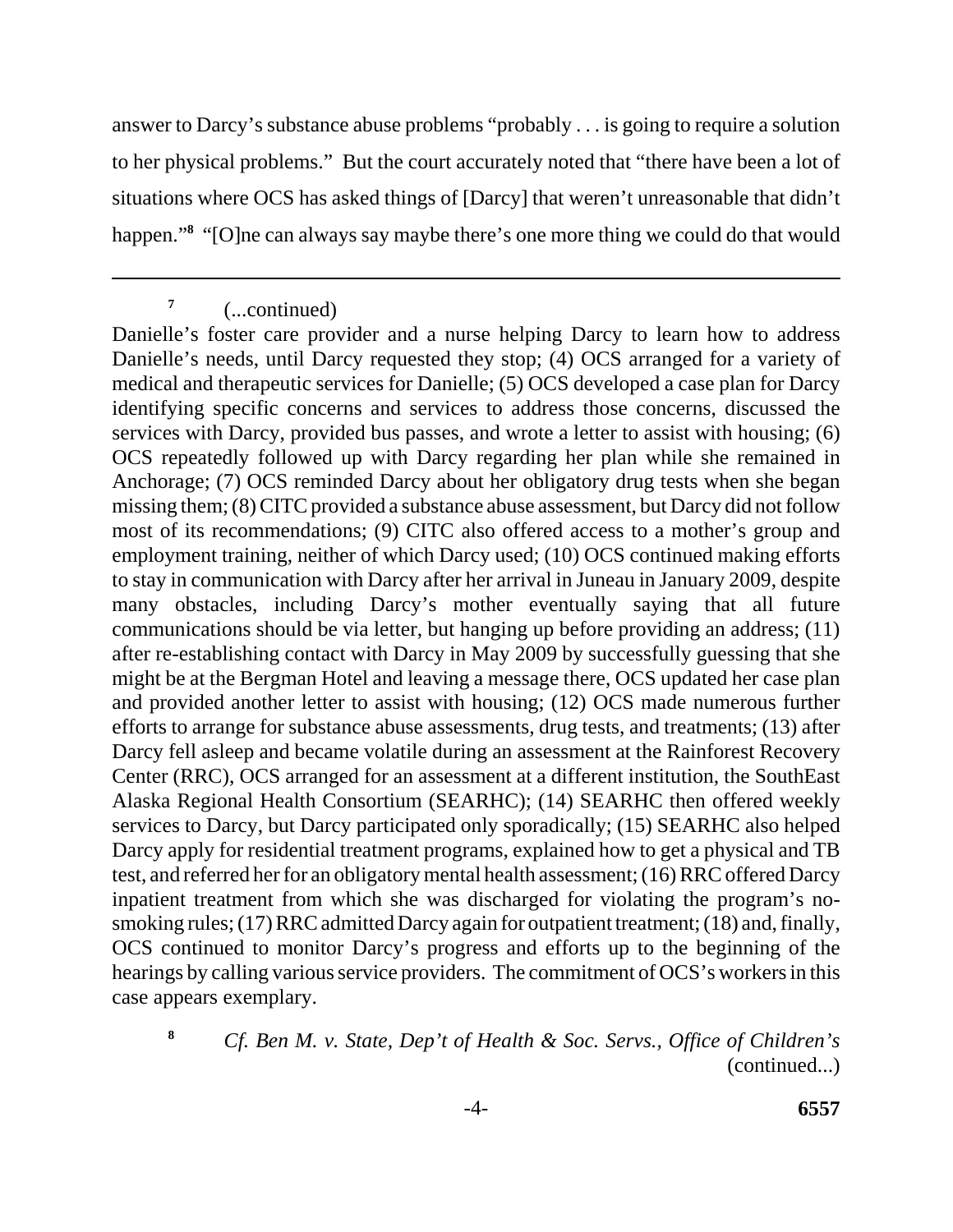work, maybe if [Darcy] had some more time, another surgery, another medical visit might find the answer." But the court reasonably concluded that "at some point there has to be an end to that."

We join in Judge Pallenberg's view that the decision in this case does not imply a moral judgment of Darcy. As the judge concluded in his oral decision:

> I don't feel good about the result. It is a sad one. I hope that when [Danielle] is old enough to understand all of this, that she knows what I know now, which is that [her mother] loves her, that [her mother] did not give up on her, that she was not adopted because her mother abandoned her or didn't love her or didn't want her, but rather because her mom has a lot of challenges in her life that just don't make it possible for her to meet her needs.

For the reasons stated above and in the superior court's written opinion,

which we attach in relevant part as an appendix, we AFFIRM the termination of parental rights.

**<sup>8</sup>**(...continued)

*Servs.*, 204 P.3d 1013, 1021 (Alaska 2009) ("Where services have been provided and a parent has demonstrated a lack of willingness to participate or take any steps to improve, this court has excused minor failures by the state and rejected arguments that the state could possibly have done more.").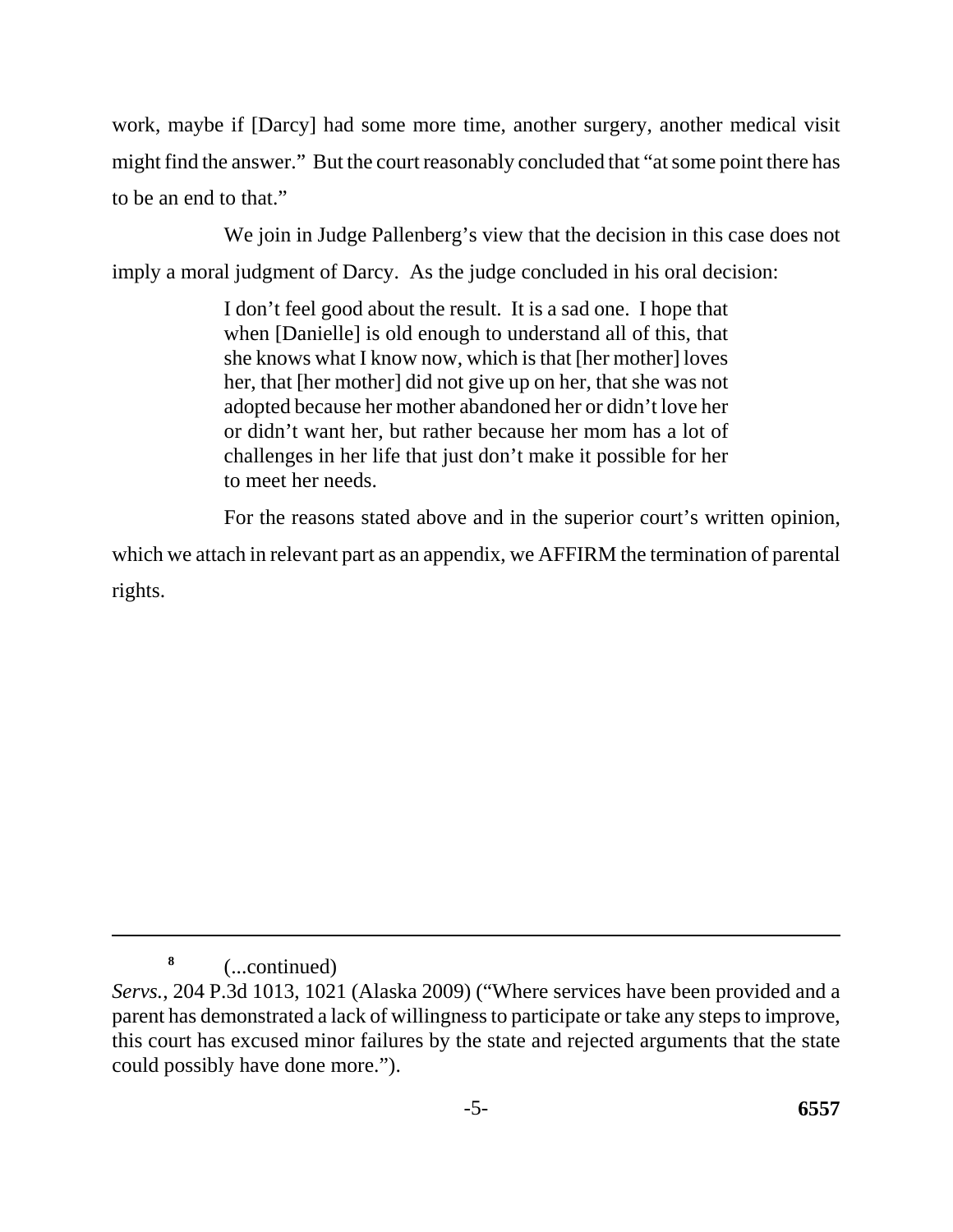### APPENDIX

In the Matter of: ) D.F. ) Date of Birth: 7/19/08 (19) A Child Under the Age ) of Eighteen (18) Years. \_\_\_\_\_\_\_\_\_\_\_\_\_\_\_\_\_\_\_\_\_\_\_\_\_\_ )

) Case No. 1JU-08-70 CP

# **FINDINGS, CONCLUSIONS, AND ORDER TERMINATING PARENTAL RIGHTS AND RESPONSIBILITIES1 [Darcy F.]**

This matter came before the court for hearing on April 12 and 13, June 29 and July 2, 2010.

Having considered the allegations of the petition and the evidence presented, the court makes the following FINDINGS AND CONCLUSIONS, in addition to the oral findings and conclusions made on July 2, 2010, which are incorporated herein by reference.

# **FINDINGS OF FACT**

Darcy F., mother of Danielle F., has a significant history of substance abuse. She has used opiates since age 17, first as prescribed for pain following a jaw reconstruction surgery, which progressed to buying opiates and other drugs on the street. During her pregnancy with Danielle, Darcy was chronically abusing street drugs, coming to her doctor's appointments with withdrawal symptoms and vomiting, which resulted

The superior court's order has been edited to conform to our style and formatting requirements. Citations to the record have been silently omitted, and real names have been silently replaced with pseudonyms to protect the identities of the parties. Other alterations are indicated by ellipses and brackets. **1**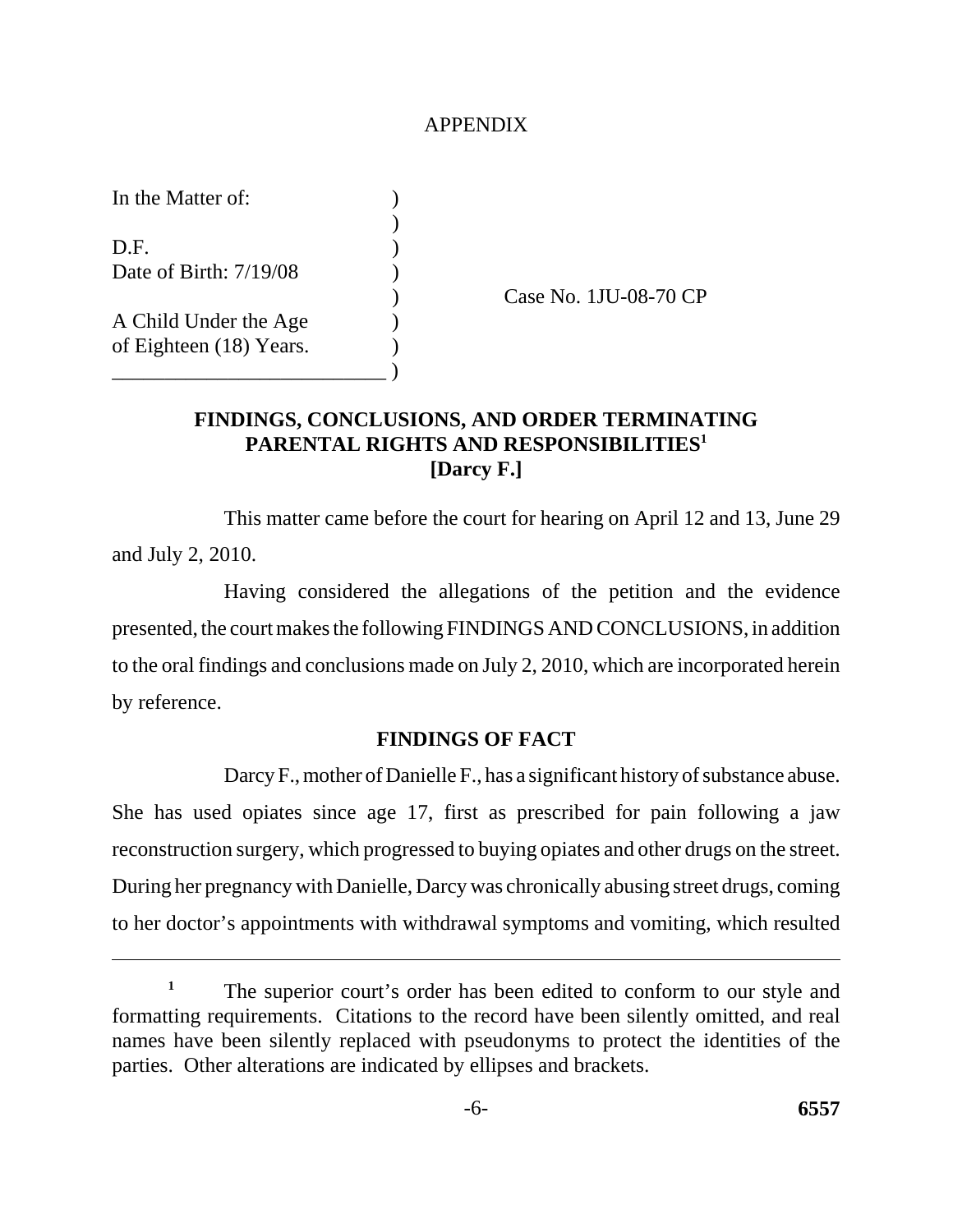in weight loss. In order to help Darcy gain appropriate weight during pregnancy, Darcy was prescribed methadone for the remainder of the pregnancy, with the understanding that, because she had violated previous pain [contracts], she would be prescribed no more methadone once the baby was born. In addition to the methadone prescription, Darcy was also smoking marijuana during the pregnancy, as evidenced by Danielle's urine drug screen at birth testing positive for THC.

On July 21, 2008, two days after Danielle's birth at Alaska Native Medical Center (ANMC) in Anchorage, OCS received a report about Danielle's positive drug screen for marijuana and about the methadone use during the pregnancy. Darcy was discharged from ANMC on July 24th, but Danielle remained in the hospital for the next month due to her premature birth, dependency to methadone, and significant feeding issues. Because Danielle was born addicted to methadone, her withdrawal symptoms, being jittery and inconsolable, began within her second day of life, so methadone was prescribed. While in the hospital, her doctor tried to wean Danielle off methadone three times, eventually doing a slower wean that was still occurring at the time of her discharge.

On August 28, 2008, OCS took emergency custody of Danielle because the hospital refused to discharge her to Darcy, who was assessed as an unsafe caregiver and unable to meet Danielle's high medical needs. For example, Darcy was observed to leave Danielle unwrapped after changing her diapers, to wake her up after she had been fed and settled, and to not [follow] directions from the nursing staff to let the infant rest. Also, during the rooming-in period when Darcy was supposed to stay with her child 24 hours per day and provide complete care for her child, she would be away from the room for prolonged periods of time, requiring the hospital staff to feed the baby and change diapers. When she was in the room, Darcy was observed to nod off, once nearly falling out of a rocking chair, to stumble over the infant and to fall asleep while standing up.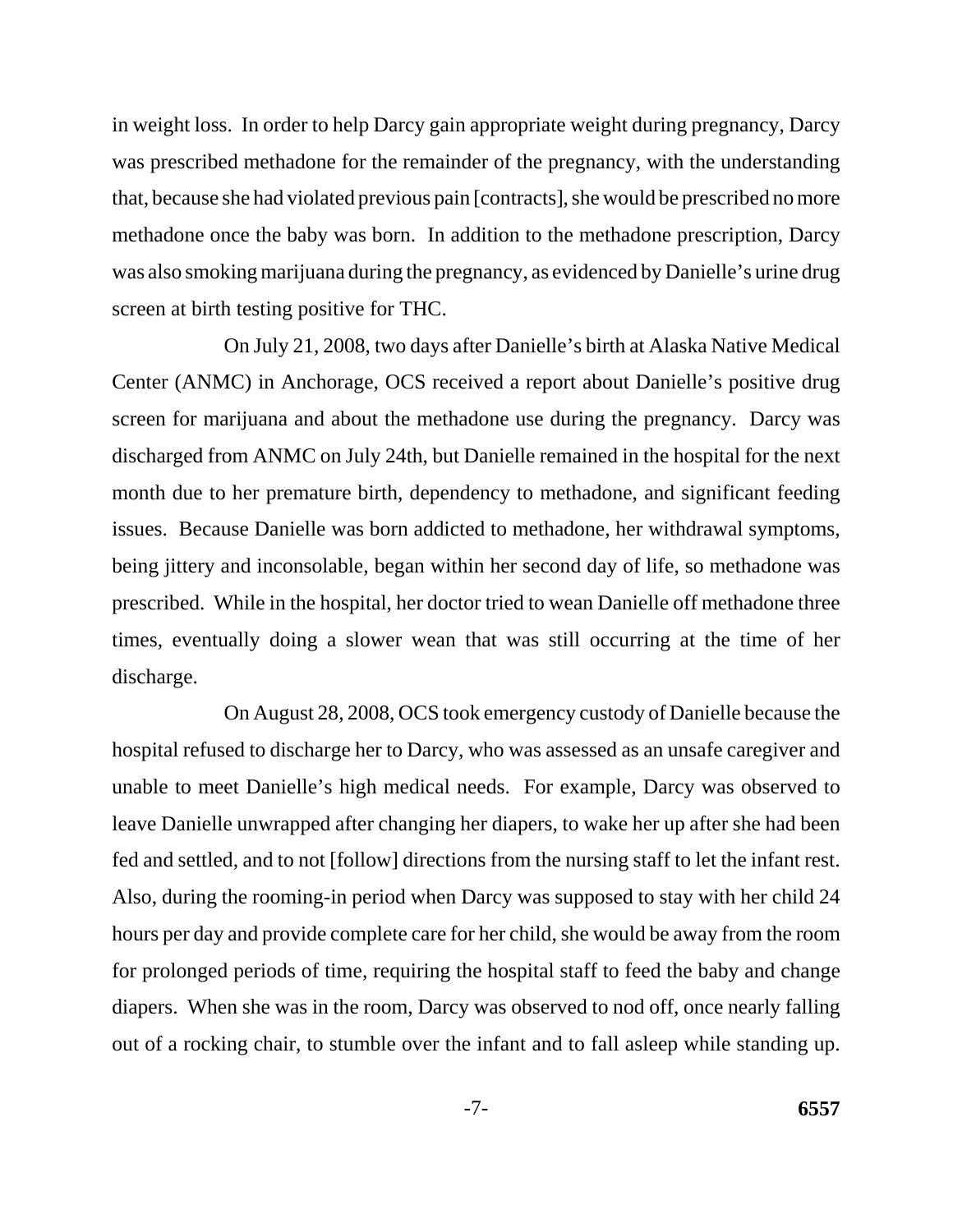Danielle's pediatrician . . . concluded that discharging the infant to Darcy would create a "serious risk for neglect and infant death." The doctor also believed the risk was exacerbated by the likelihood that Darcy would be cut off from prescription methadone, and that the "florid" withdrawal would result in an "untenable situation for a [newborn] infant." At the time of emergency custody, placement of Danielle with her father, Frank S., was not an option because he was homeless and unable to provide a safe home for the child or meet her medical needs. Frank subsequently relinquished his parental rights to Danielle.

For the first [eight and a half] months of custody, Danielle was placed with . . . a therapeutic foster home in Anchorage . . . [that] specializes in medically fragile babies. [The woman who runs the home] testified about the problems Danielle experienced while being weaned off methadone, including her inability to self-regulate and calm herself down, her extreme need for routine and an environment free of stimulation, and the diaper rash burns caused by the chemicals coming through her system during the methadone wean.

On May 13, 2009, after two eye operations that allowed her to be medically cleared to leave Anchorage, Danielle was placed in Juneau in the home of her paternal aunt and uncle . . . . [Her aunt] testified that although [Danielle] has made considerable improvements, she still has significant delays . . . requiring weekly speech and physical therapy, and she still needs a very structured environment in order to function as well as she can. In May 2010, Danielle was placed in a new foster home in Juneau, where she remains while OCS locates a permanent foster home.

After Danielle entered state custody, Darcy remained in Anchorage for four months. While there, Darcy worked with Cook Inlet Tribal Council (CITC), [which] offered services for substance abuse, parenting, employment/training, housing, and supervised visitation. Visitation was initially twice weekly, but was decreased to once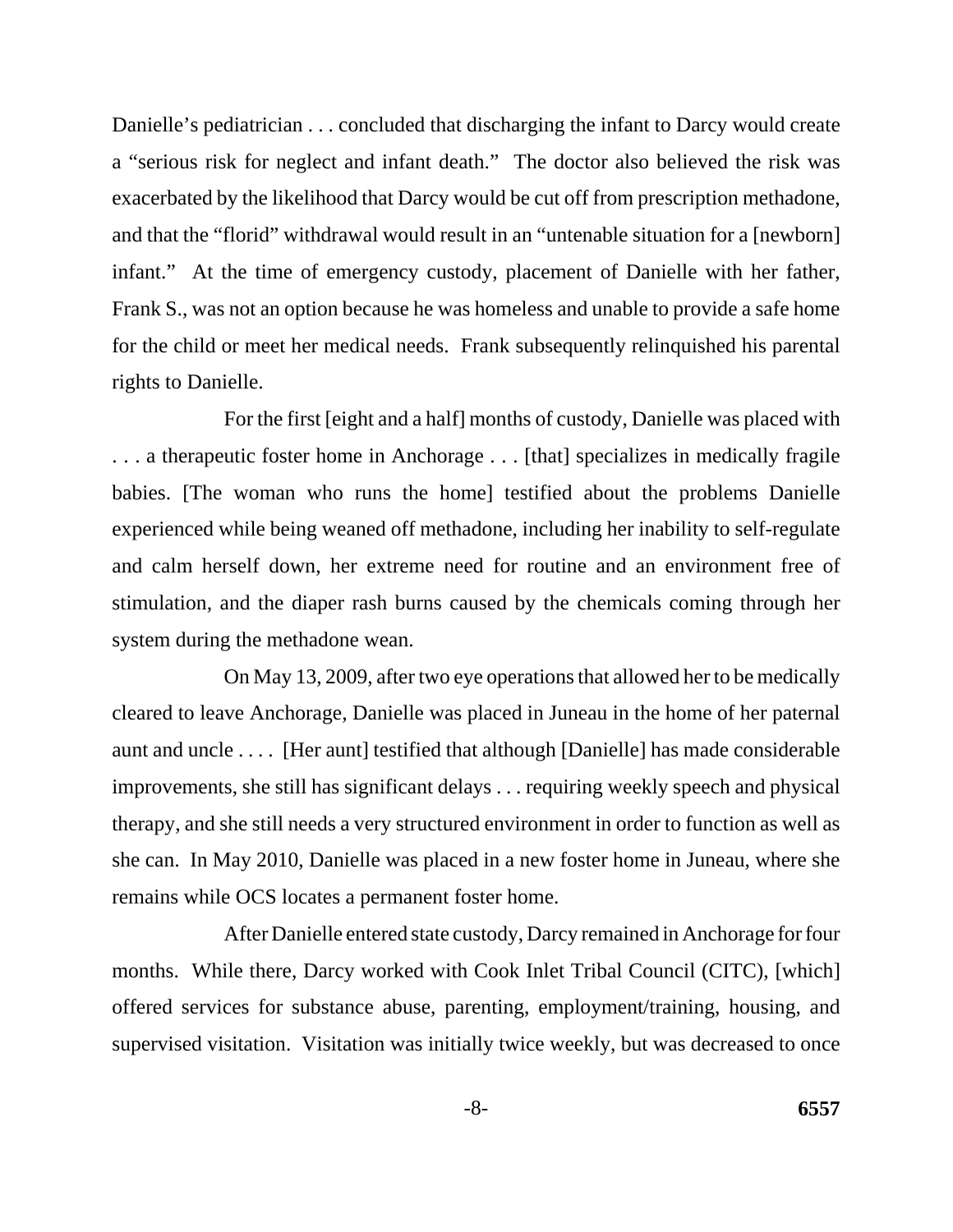weekly because [of] the disruption it caused to Danielle, in part caused by Darcy repeatedly over-stimulating Danielle, despite instructions otherwise, by taking flash photos or changing her clothes unnecessarily during the visits. Darcy also was provided with parenting instruction during the visitations and was invited to Danielle's medical appointments, only some of which she attended. Darcy was also offered, and provided with, monthly bus passes through OCS and a letter for housing.

After the baby was born, Darcy continued to abuse non-prescription drugs. A urine drug screen collected on September 9, 2008, was positive for marijuana/THC, cocaine, opiates, and benzodiazepines. Darcy failed to complete any of the 19 random [urine analyses (UAs)] scheduled in Anchorage thereafter. In November 2009, Frank was charged and later convicted of trying to deliver non-prescription methadone to her.

On October 30, 2008, Darcy completed her substance abuse assessment through CITC, which recommended outpatient treatment. Darcy was to begin her pretreatment at CITC on December 1st and to enroll in Dena [A.] Coy services the following day, but she never did so.

In January 2009, Darcy moved back to Juneau in the mistaken belief that Danielle would be moving to Juneau that month. After Darcy's return, OCS provided her with monthly bus passes, payment to obtain a Rainforest Recovery Center (RRC) assessment, and payment for the random UA/hair follicle testing. OCS has also provided a letter of support to help move her higher on the waiting list for low-income housing. Darcy did obtain stable housing in September 2009. OCS was unable to offer parenting classes to Darcy because the timing of the classes did not coincide with the caseworker's ability to contact her.

[T]he OCS worker on this case . . . testified that she met with Darcy in January 2009, but due to Darcy's homelessness, and unwillingness to provide contact information, the next meeting was not until May 2009. [The OCS worker] tried to meet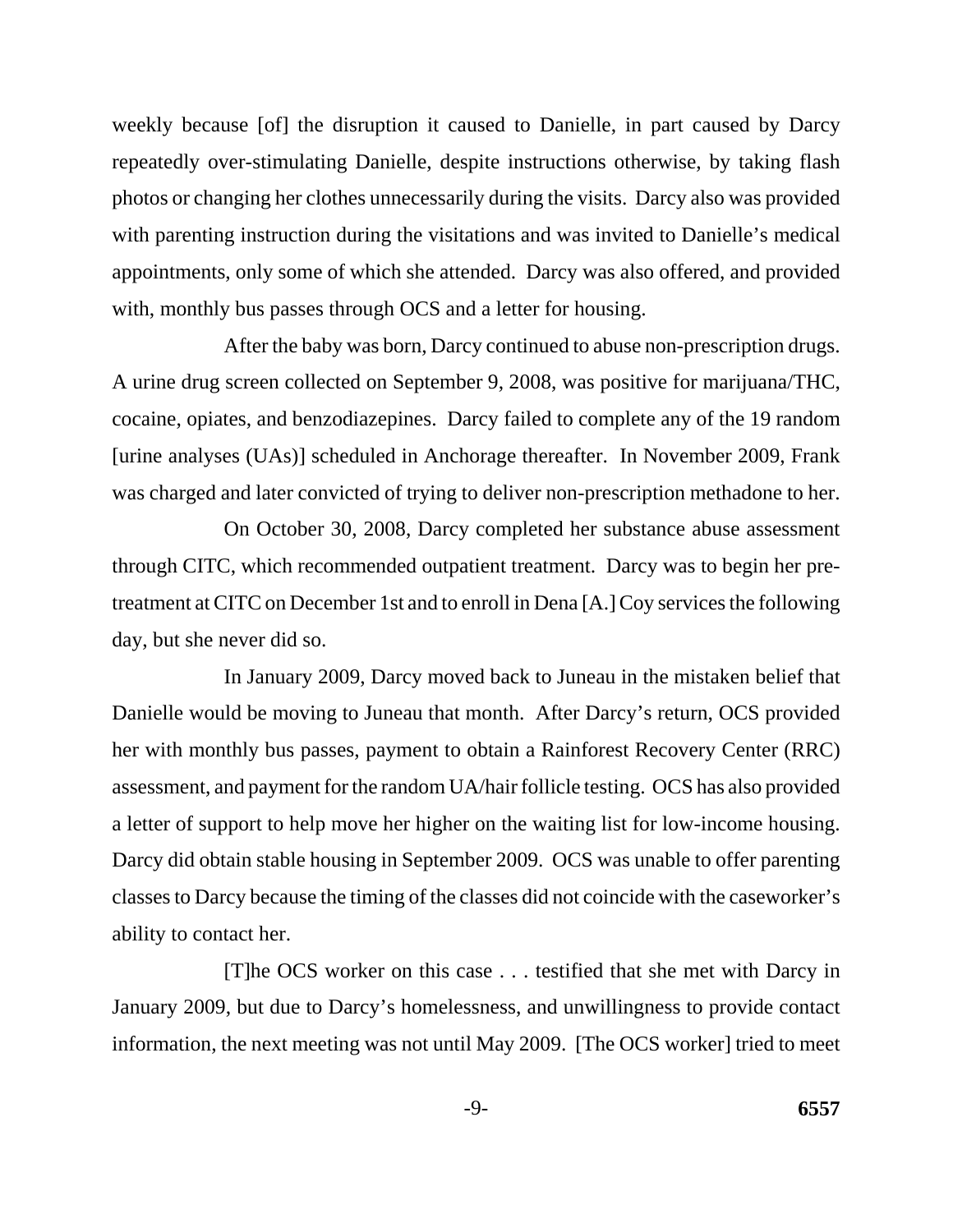monthly with Darcy thereafter; however, due to Darcy's trips to Anchorage, and her resistance to meeting with [the OCS worker], meetings occurred only in July and August 2009, and January . . . and March 2010.

A primary goal of Darcy's case plan was to achieve sobriety, and so she was required to obtain another substance abuse assessment, follow its recommendations, and submit to random drug testing. RRC attempted an assessment, but was unsuccessful because Darcy was falling asleep during the assessment and becoming very volatile. On July 29, 2009, Darcy completed a hair follicle/UA test, which was positive for cocaine, opiates, marijuana, and methadone. Darcy was asked to obtain additional [hair follicle/UA] testing at later dates but did not do so. [On] August 28, 2009, Darcy completed her substance abuse assessment with [a social worker at] the SEARHC Behavioral Health Clinic. Darcy told [the SEARHC worker] that she "tries to" smoke marijuana daily, even doing so the day of her assessment, and that she buys methadone on the street "as much as possible when she can afford to buy it." She also stated that she uses "more than she intended[,] trying to limit herself without success" and notices "signs of withdrawal when she tried to stop or days when she could not afford to buy it." The assessment recommended long-term inpatient treatment, and [the SEARHC worker] testified that she has worked with Darcy to get her into inpatient treatment, but that Darcy never completed the application process. Darcy did enter RRC in March [2010], but was discharged shortly thereafter for not following the non-smoking rules. She then attended outpatient treatment, but was discharged as incomplete due to her having to travel to Anchorage for [medical] issues. Darcy testified on June 29, 2010, that she has been sober for the previous six weeks and [is] attending outpatient treatment at RRC.

Another goal of Darcy's case plan was to work on the medical problems that were causing her pain and drug-seeking behavior. Darcy testified that she has been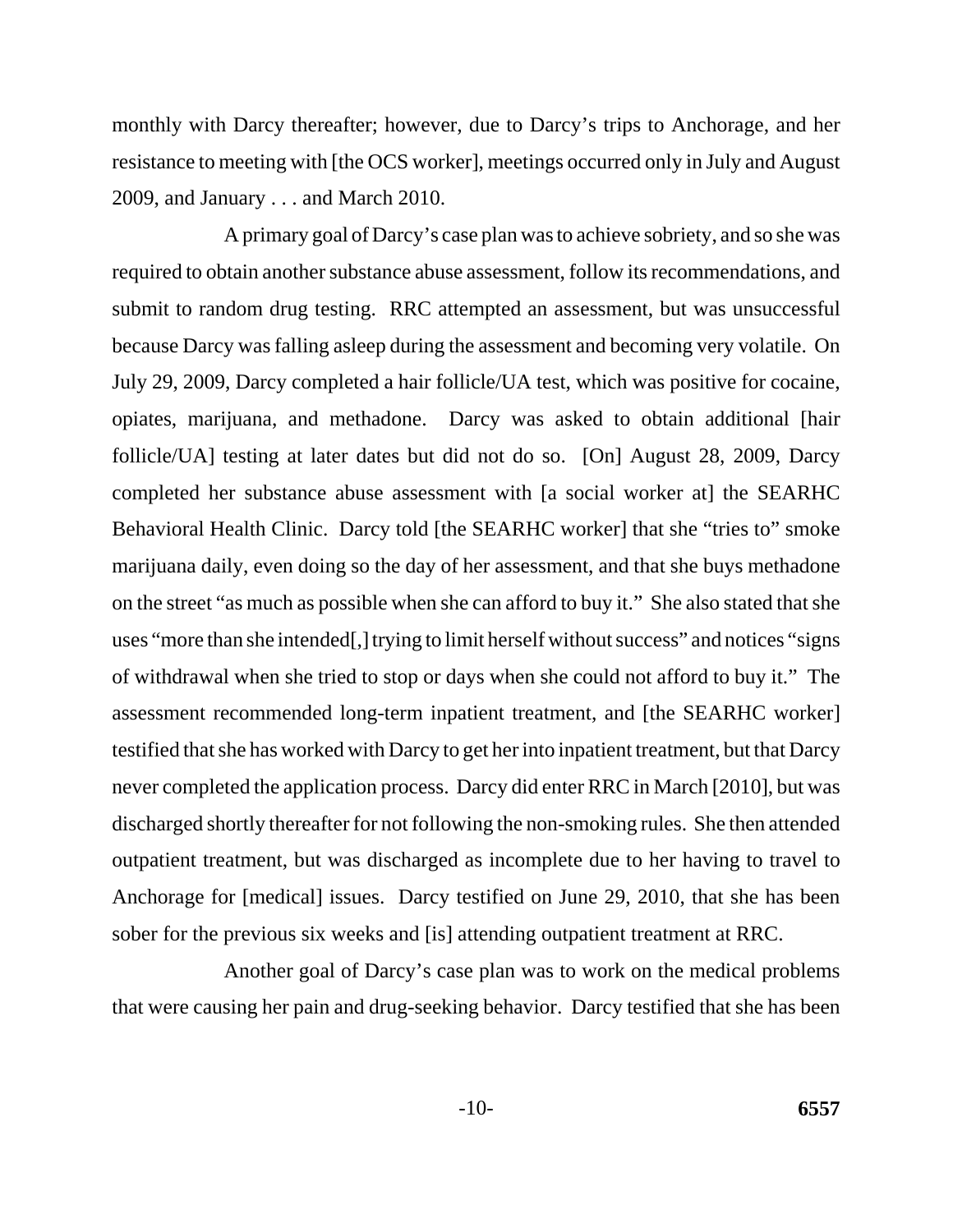working with medical doctors, and hopes to have jaw reconstructive surgery in the near future.

After Danielle's return to Juneau in May 2009, OCS resumed weekly visitation between her and Darcy. [The OCS worker in Juneau] who supervised these visits . . . testified that between July 2009 and April 2010, Darcy missed 18 of the 44 scheduled visits, was 5-14 minutes late to about a quarter of the visits she attended, and at times would leave the visit for 10-25 minutes at a time, and a few times left the visits early. Her interaction with Danielle during the visits was unpredictable as well, which made it difficult for her and the child to bond. Darcy was frequently stressed, anxious, and physically tense during visitations, and her agitation would cause Danielle to become upset, shown by crying and at times becoming stiff as a board. Despite the attempts by [the OCS worker in Juneau] and the foster parents to make the visits as successful as possible, Darcy has not been able to bond with her child.

Darcy's participation in the court hearings concerning the termination trial was problematic. She was over [one and a half] hours late to the first day of the termination trial, and when she did appear, she had difficulty staying awake . . . [and performing] basic tasks, like swallowing water without it dripping out of her mouth. She also missed a scheduling date on May 3 and a trial date on June 3, 2010.

### **CONCLUSIONS OF LAW**

There is no doubt that Darcy has been dealt a tough hand in life and her difficulties are not her fault. She does not take drugs to get high or to party; instead, she does so to self-medicate due to life-long medical problems, numerous surgeries on her jaw, and the resulting pain. There is also no doubt that Darcy dearly loves her child and wants to raise her; however, Danielle is almost two years old and in need of a permanent home, and Darcy remains unable to manage her own care, let alone a child with really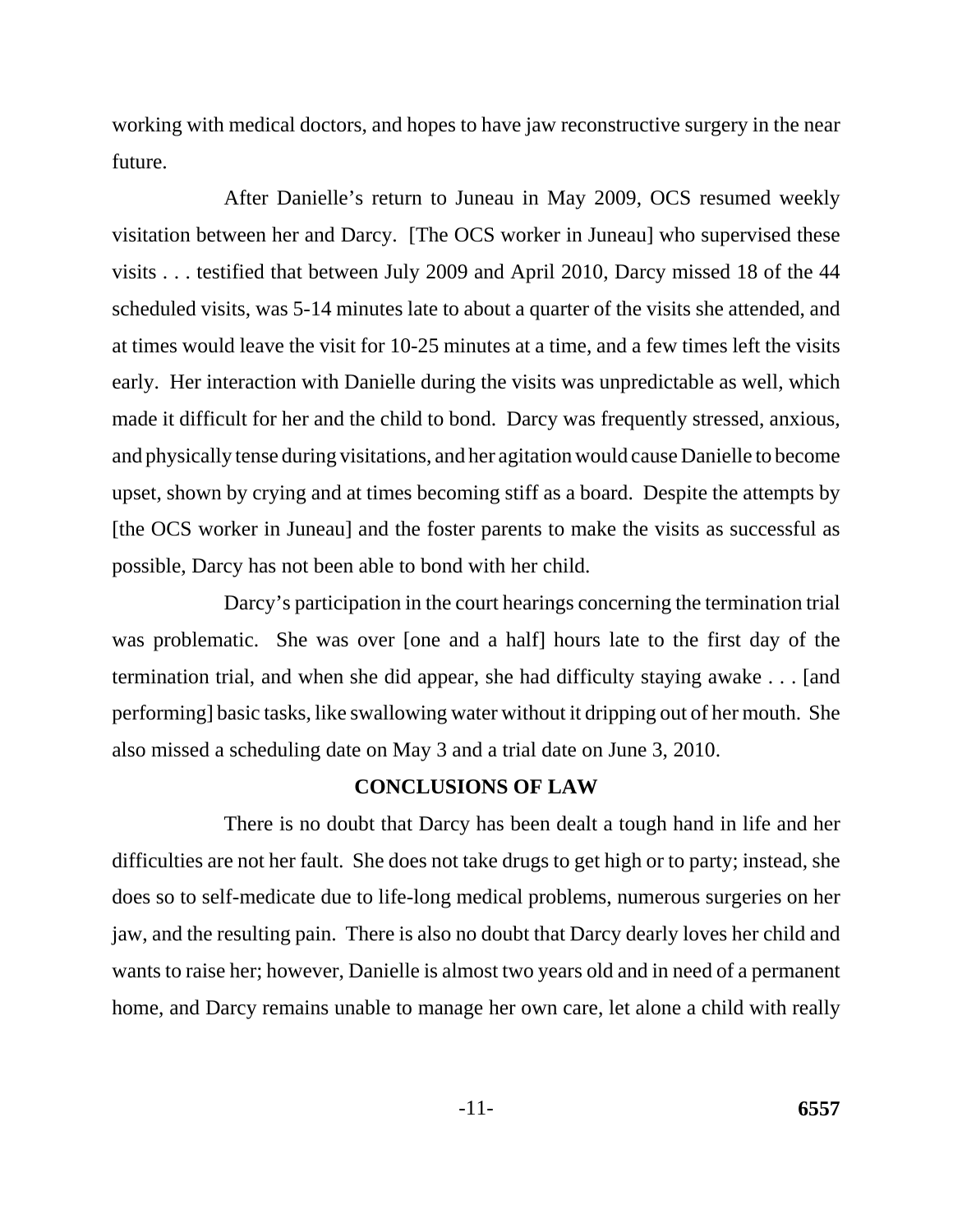high needs. It is hoped that Danielle will understand [some day] that Darcy loves her and did not abandon her or otherwise give up on her.

1. There is clear and convincing evidence that Danielle is a child in need of aid pursuant to AS 47.10.011(6) and (10). Danielle suffered substantial physical harm while she was withdrawing from the methadone addiction with which she was born, as evidenced by the physical pain caused by the acidity of her feces as the drug was eliminated, and the developmental delays she has experienced. Also, Danielle is at risk of substantial physical harm due to her high needs and her mother's inability to care for her, which is in part due to Darcy's addiction to opiates and marijuana.

2. There is clear and convincing evidence that Darcy has failed within a reasonable time to remedy the conduct or conditions in the home that put the child at substantial risk of harm. This finding may create the impression of a moral judgment, but it is rather a recognition that two years have passed; although one hopes that Darcy can overcome [the] addictions and medical issues that cause her inability to care for her child, it is not likely that these conditions will change. Hope is not enough. Moreover, the outpatient treatment that Darcy is now attending is not enough to solve her problems. Fairly rudimentary things have not yet been done. There will need to be a solution to her physical problems, followed by a longer-term treatment program. Darcy cannot get to steps two to five without completing step one.

3. There is clear and convincing evidence that reasonable and active efforts have been made to provide remedial services and rehabilitative programs designed to prevent the breakup of the Indian family, and these efforts have been unsuccessful. Although there are always more things that could have been done, active efforts have been made to get Darcy to participate in substance abuse treatment. At some level, especially with respect to substance abuse, others cannot walk Darcy through treatment; fighting an addiction has to come from within.